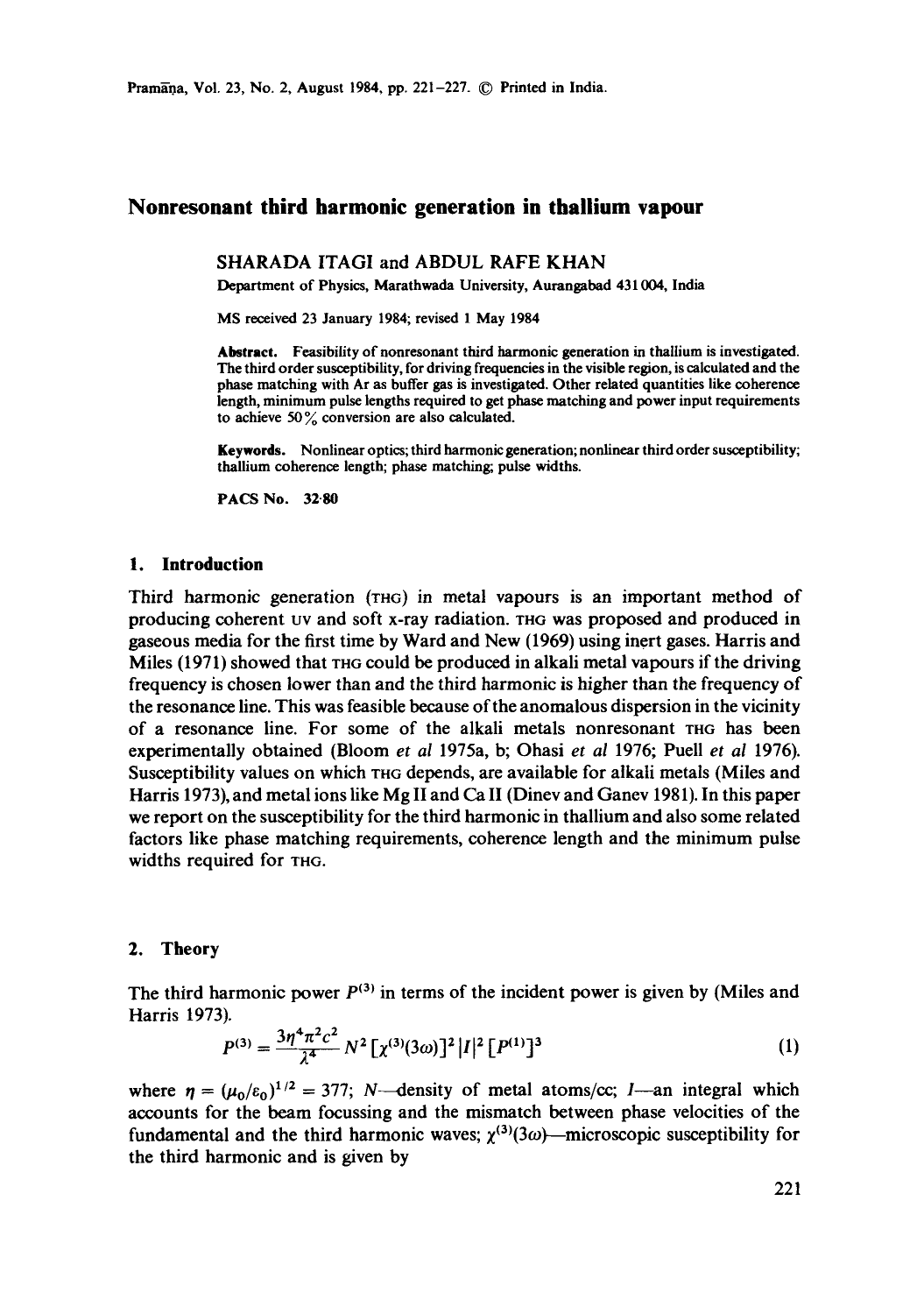$$
\chi^{(3)}(3\omega) = \frac{1}{\hbar^3} \sum_{g} \sum_{abc} \mu_{ga} \mu_{ab} \mu_{bc} \mu_{cg} \rho_{gg} A_{abc}
$$
 (2)

where

 $\mu_{ij}$ —matrix elements,  $\rho_{gg}$ —occupancy of the lowest state,  $A_{abc}$ —the frequency factors given by the expression

$$
A_{abc} = \frac{1}{(\Omega_{ag} - 3\omega)(\Omega_{bg} - 2\omega)(\Omega_{cg} - \omega)}
$$
  
+ 
$$
\frac{1}{(\Omega_{ag} + \omega)(\Omega_{bg} + 2\omega)(\Omega_{cg} + 3\omega)}
$$
  
+ 
$$
\frac{1}{(\Omega_{ag} + \omega)(\Omega_{bg} + 2\omega)(\Omega_{cg} - \omega)}
$$
  
+ 
$$
\frac{1}{(\Omega_{ag} + \omega)(\Omega_{bg} - 2\omega)(\Omega_{cg} - \omega)}
$$
(3)

 $\Omega_{ij}$  are the atomic transition frequencies and  $\omega$  is the driving frequency. The present calculations are carried out with the following assumptions.

(i) A single valence electron is involved in the interaction with the incident wave. (ii) The interaction is non-resonant. The fundamental and the harmonic frequencies do not coincide with the atomic transitions. (iii) The matrix elements are for the electric dipole interaction. While considering summation over different states in (2) the selection rules applicable to dipole transitions for one valence electron atoms are considered. (iv) Only bound states contribute to susceptibility. (v) The occupancy of the  ${}^{2}P_{1/2}$  ground state is 1. Since the  ${}^{2}P_{3/2}$  component is 7792 cm<sup>-1</sup> higher, the assumption holds good.

## 2.1 *Dipole matrix elements*

If the incident laser field is linearly polarized in the z direction, the matrix elements of the electric dipole operator which is a tensor of rank one, are given by (Eicher 1975):

$$
\langle n \mid s \mid j \mid m \mid P_z \mid n' \mid s \mid j' \mid m' \rangle
$$
  
= -e \langle l \mid s \mid j \mid m \mid T\_0^{(1)} \mid l' \mid s \mid j' \mid m' \rangle \langle n \mid l \mid n' \mid l' \rangle, (4)

where

$$
\langle l \, s \, j \, m | T_0^{(1)} | l' \, s \, j' \, m' \rangle
$$
  
= 
$$
(-1)^{j-m} \left( \frac{j}{-m} \frac{1}{\rho} \frac{j'}{m'} \right) \langle l \, s \, j | T^{(1)} | l' \, s \, j' \rangle,
$$
 (5)

and 
$$
\langle l s j || T^{(1)} || l' s j' \rangle = (-1)^{i+s+j'+1} (2j+1)^{1/2} (2j'+1)^{1/2}
$$

with 
$$
\times \left\{ \frac{j}{l'} \frac{1}{s} \frac{j'}{l} \right\} \langle l || T^{(1)} || l' \rangle, \tag{6}
$$

$$
\langle l||T^{(1)}||l'\rangle = (-1)^{l}(2l+1)^{1/2}(2l'+1)^{1/2}\binom{l\ 1\ l'}{0\ 0\ 0}.
$$
 (7)

The symbols used here are the same as those used by Shore and Menzel (1968). The 3-j and 6-j symbols are given by Rotenberg *et al* (1960). The second factor in (4), is the radial matrix element. The calculation of the radial matrix elements is given by Bates and Demgaard (1949) and by Bebb and Gold (1966).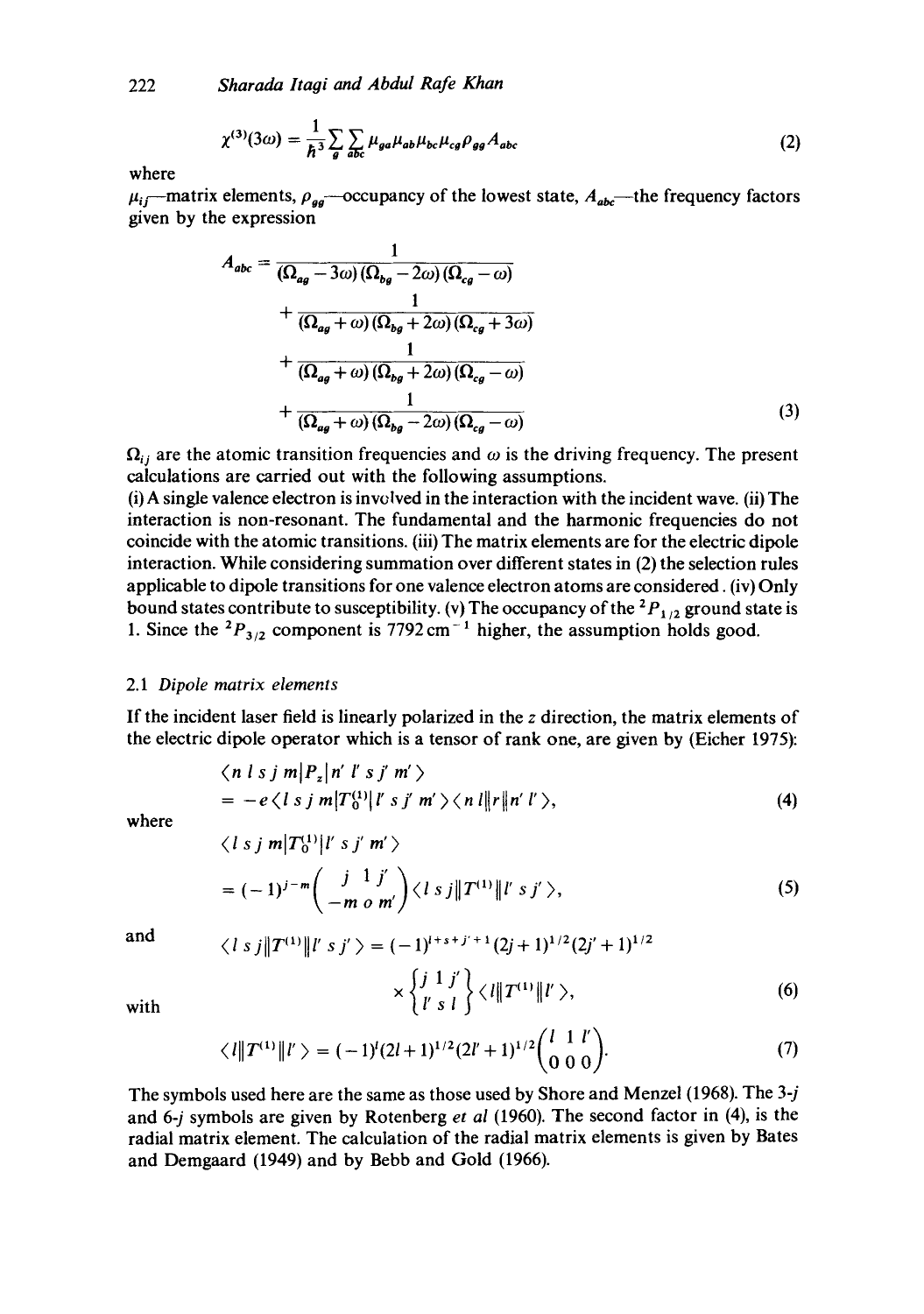$$
\langle n'l'|r|nl\rangle = N'N \sum_{p=0}^{P_0} A_p \bigg(\frac{1}{n^*} + \frac{1}{n^*}\bigg)^{-(v-\rho+1)} \Gamma(v-p+1)
$$
(8)

where

$$
N = (-1)^{n-l-1} (2/n^*)^{n^*} [\rho(n^*) n^{*2} \Gamma(n^* + l + 1) \Gamma(n^* - l)]^{-1/2}
$$

and N' refers to the upper state,  $n^*$  is the effective principal quantum number.

$$
\rho(n^*) = 1 + \frac{\partial \mu}{\partial n^*}
$$
  
\n
$$
A_p = \sum_{t=0}^p a_t a_{p-t}
$$
  
\nand  
\n
$$
a_t = a_{t-1} (n^*/2t) [l(l+1) - (n^* - t)(n^* - t - 1)].
$$

However, if the line strengths S or the oscillator strengths f are known, matrix elements can be evaluated using the following relations:

$$
\langle n' \ l' \ s \ j' | P | n \ l \ s \ j \rangle = S^{1/2}.
$$
 (9)

$$
f = \frac{4\pi mc}{3\hbar e^2 \lambda g} S,\tag{10}
$$

where  $g$  is the statistical weight of the state from which the transition is taking place. Other symbols have the usual meaning.

We have used the  $f$  values calculated by Bardsley and Norcross (1980) for Tl. These authors have employed solutions of the Dirac equation with one-electron central field approximation and have chosen the parameters such that the observed energy levels are reproduced. They have also included core polarization effects in their calculations.

# 2.2 *Phase matching*

In the plane wave approximation or when the confocal parameter (Hanna *et al* 1979) is much larger than the linear dimensions of the gas cell the THG efficiency can be optimized by making the phase vector mismatch  $\Delta k$  equal to zero. Here

$$
\Delta k = k_3 - k_1 = \frac{6\pi}{\lambda} (n_3 - n_1)
$$
 (11)

and  $n_3$  and  $n_1$  are refractive indices at the third harmonic and the fundamental wavelengths respectively.  $\Delta k$  can be made zero either by choosing the interacting frequency in the region of anomalous dispersion of the nonlinear medium around the resonance line or a normally dispersive buffer gas may be added to make the refractive indices at the fundamental and the third harmonic equal. In the absence of the buffer gas XHG is possible over short distances where the first and third harmonics overlap. This distance is known as the coherence length  $L_c$ , and is given by

$$
L_c = \pi/\Delta k. \tag{12}
$$

If a buffer gas is mixed with the metal vapour the coherence can be achieved over longer distances and the conversion efficiency increases. The ratio of the buffer gas and the metal vapour is so adjusted that the refractive indices at the fundamental and the third harmonic are made equal. The matching ratio can be obtained by using Sellmeier equation: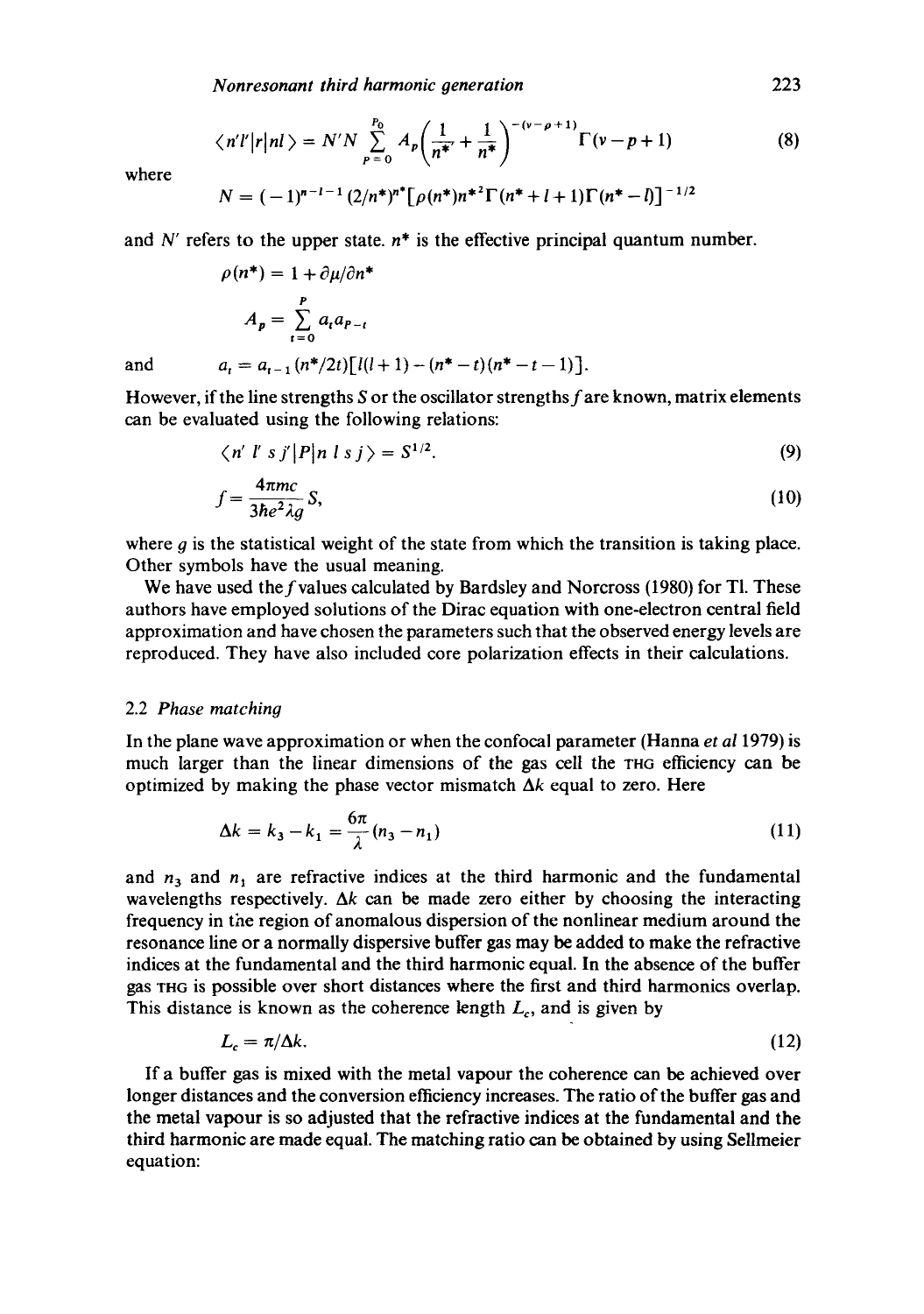224 *Sharada ltaai and Abdul Rafe Khan* 

$$
n-1 = \frac{Nr_e}{2\pi} \sum \frac{f_i}{\left[ (1/\lambda_i)^2 - (1/\lambda)^2 \right]},
$$
\n(13)

where  $r_e = 2.818 \times 10^{-13}$  cm,  $f_i$ —oscillator strength of the line,  $\lambda_i$ —wavelength of the line which is absorbed from the ground state.

#### 2.3 *Group velocity matching*

Since THG is achieved by using mode-locked pulses, it is necessary to get phase matching throughout the frequency spread of the pulse. This imposes a condition that a third harmonic pulse with group velocity  $(d\omega/dk)_{3\omega}$ , would not get out of step with the fundamental pulse with group velocity  $(d\omega/dk)_{\omega}$ , by more than the pulse duration  $\Delta t$ in passing through the length  $L$  of the medium. This is expressed mathematically as

$$
\frac{n_1 n_3 \Delta v_g}{c^2} \le \frac{\Delta t}{L},\tag{14}
$$

where

$$
\Delta v_g = \left| \left( \frac{d\omega}{dk} \right)_{3\omega} - \left( \frac{d\omega}{dk} \right)_{\omega} \right|.
$$
 (15)

The minimum pulse duration will have to be

$$
\Delta t = \frac{n_1 n_3 \Delta v_g L}{c^2}
$$

### 2.4 rH~ *power*

In the plane-wave approximation, assuming a Gaussian beam and a confocal parameter equal to the cell length, the THG power is (Harris and Miles 1971)

$$
\frac{P_3}{P_1} = 9\pi^2 \eta^4 c^2 \chi_f^2 P_1^2 \lambda^{-4}
$$
  

$$
\chi_f = \frac{\chi(\text{esu}) \times 10^{-17} N}{\text{degeneracy of the ground}}
$$

$$
\frac{P_1}{P_1} = 9\pi^2 \eta^2 C^2 \chi_T^2 P_1^2 \lambda
$$
  
where 
$$
\chi_T = \frac{\chi(\text{esu}) \times 10^{-17} N}{\text{degeneracy of the ground state}}.
$$

## **3. Results and discussion**

The matrix elements are calculated using (9) and (10). Oscillator strengths used are those of Bardsley and Norcross 1980. The sign of the matrix elements is decided using equations (4)-(8). Since the ground state of Tl is  ${}^{2}P_{1/2}$ , the final state can be either  ${}^{2}S_{1/2}$ or  ${}^{2}D_{3/2}$ . The intermediate states can be S and P, D and P or D and F. In the calculation of susceptibility from (2) and (3) the summation is taken over 50 combinations of states. The variation of susceptibility with wavelength, in the spectral range  $0.4 \mu - 1.2 \mu$  is shown in figure 1.

Phase matching is possible for TI with Ar as buffer gas for driving frequencies in the visible region. The ratios of Ar atoms to those of Tl for phase matching at fundamental wavelengths  $0.4 \mu$ ,  $0.5 \mu$  and  $0.6 \mu$  have been calculated. In table 1, the third order susceptibility, the coherence length, the minimum pulse width required, the ratio of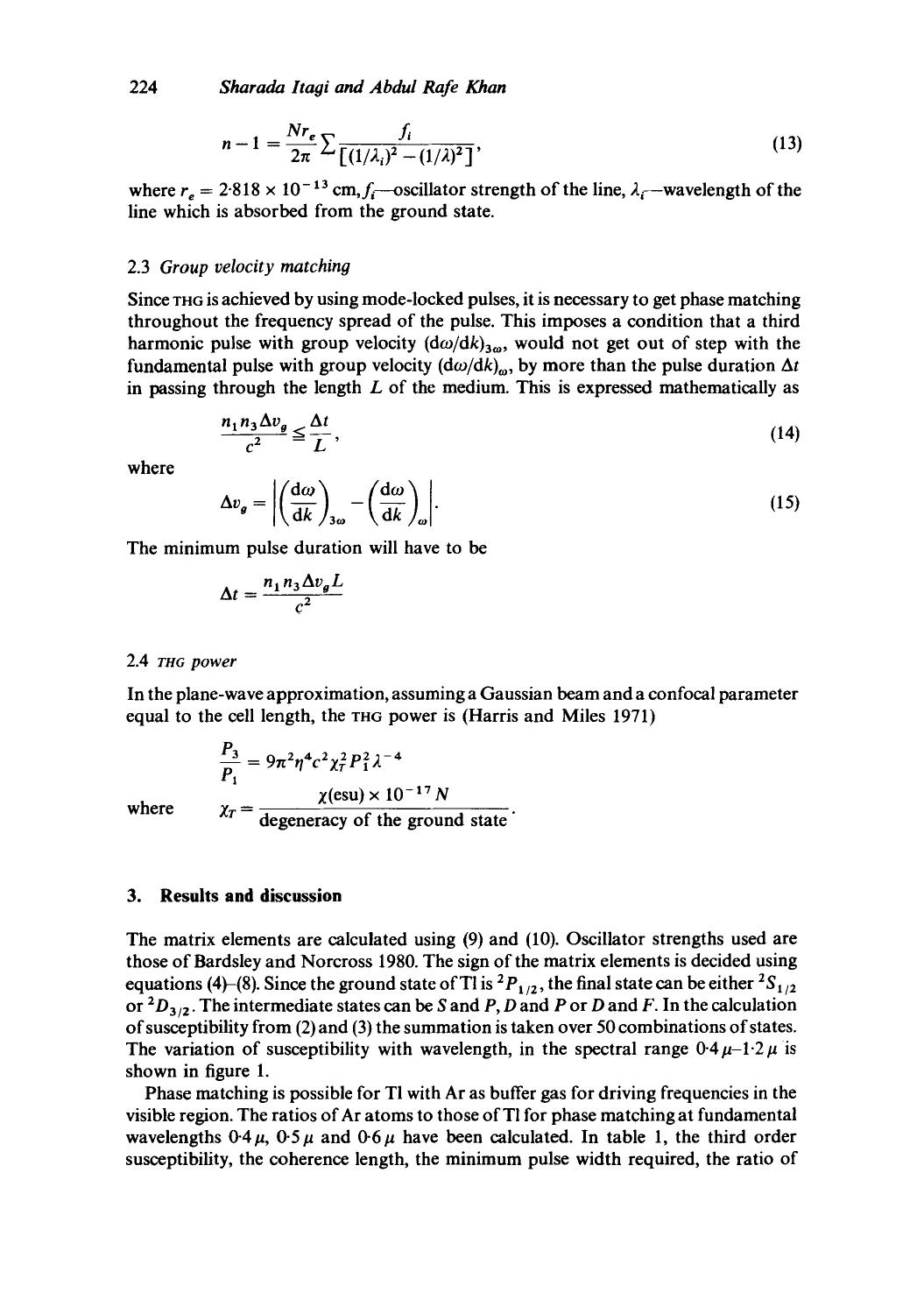

**Figure 1.**  Nonlinear susceptibility of T! *vs* wavelength.

| Table 1. | Calculated parameters for THG in thallium. |  |  |
|----------|--------------------------------------------|--|--|
|          |                                            |  |  |

| Wavelength of<br>fundamental<br>(μ) | Metal<br>vapour | <b>Buffer</b><br>gas | $\chi^3(3\omega)$<br>$(\mathbf{esu})$ | L,<br>(cm) | $N_{\rm A}N_{\rm T}$ | Δt<br>(psec) | $P_F(50\%)$<br>(Watts) |
|-------------------------------------|-----------------|----------------------|---------------------------------------|------------|----------------------|--------------|------------------------|
| $0-4$                               | Tl              | Ar                   | $1.33 \times 10^{-35}$                | $0-06$     | 36                   | 0.182        | $3 \times 10^8$        |
| 0.5                                 | Tl              | Aг                   | $6.69 \times 10^{-34}$                | $0-17$     | 39                   | 0.082        | $9.3 \times 10^{6}$    |
| 0.6                                 | TI              | Aг                   | $1.1 \times 10^{-33}$                 | 0.19       | 74                   | 0.089        | $8.1 \times 10^{6}$    |
| 0 <sub>6</sub>                      | Na              | Xe                   | $-6.36 \times 10^{-33}$               | 0:11       | 476                  | 7.6          | $7.61 \times 10^{7}$   |

buffer gas atoms to TI atoms and incident power required to produce 50 % conversion at wavelengths  $0.4 \mu$ ,  $0.5 \mu$  and  $0.6 \mu$ , are tabulated. In the last column similar values for sodium are given for  $0.6~\mu$ , for comparison. The relevant data for sodium are from the work of Harris and Miles (1971).

In figure 2, the refractive indices of TI and Ar are plotted in the spectral range of interest. In the spectral range beyond  $0.22 \mu$  because of absorption by

$$
62P1/2 \t\t\t\t\t- 7d 2D3/2 (0.238  $\mu$ ),  
\n
$$
62P1/2 \t\t\t- 8d 2D3/2 (0.224  $\mu$ ),  
\n
$$
62P1/2 \t\t\t- 9s 2S1/2 (0.232  $\mu$ ),  
\n
$$
62P1/2 \t\t\t- 10s 2S1/2 (0.221  $\mu$ ),
$$
$$
$$
$$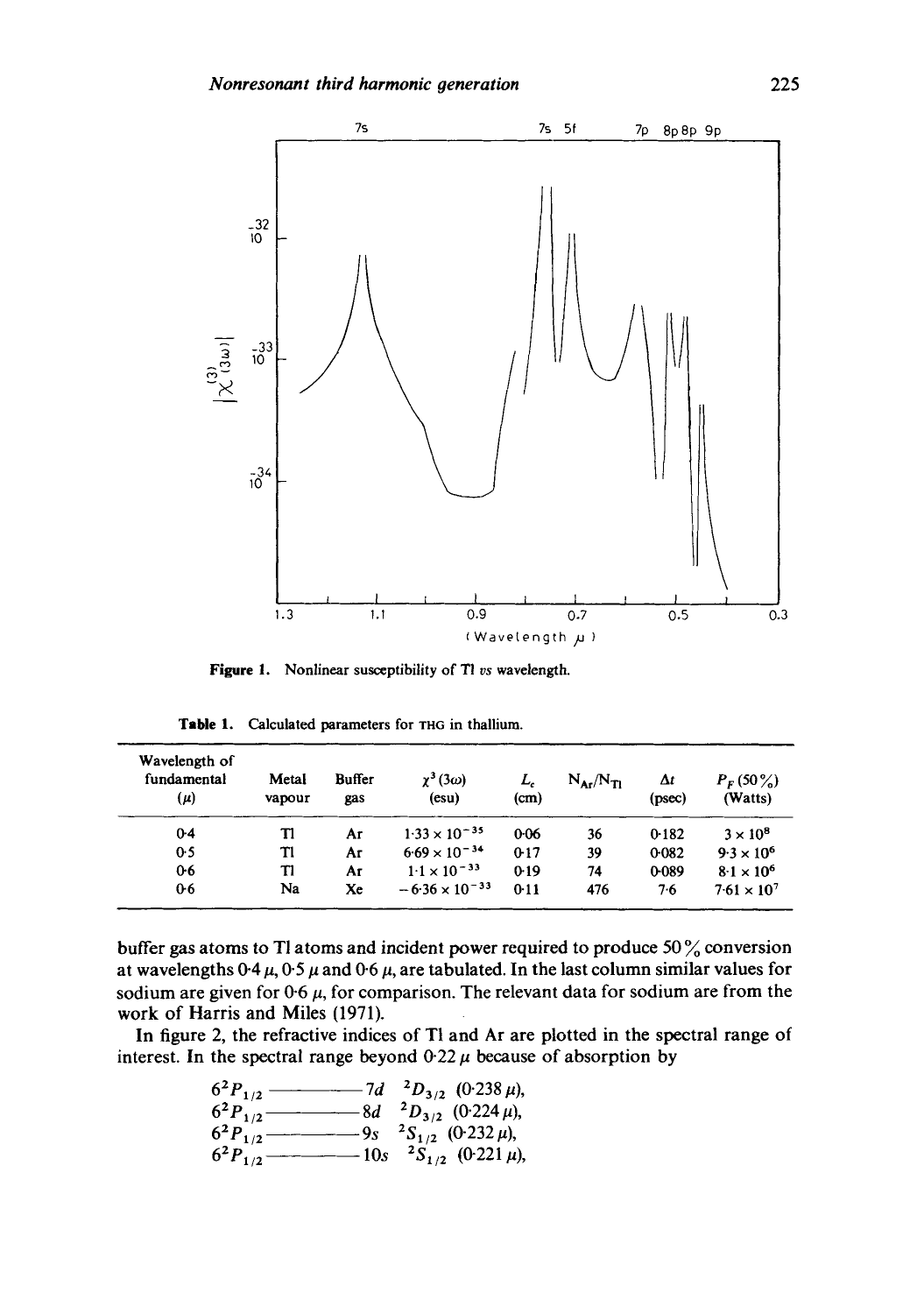

**Figure 2.**  Refractive indices of TI and Ar *vs* wavelength.

the refractive index variation with wavelength is not smooth and the theory of nonresonant THG does not hold good.

There is no experimental data on nonresonant THG in Tl. However, the two-photon resonant THG has been experimentally achieved by Wang and Davis (I975). The data in table 1 is for Tl atom concentration of  $10^{18}$  atoms/cc. Temperatures in the range of **1100-1200°C** are required to get the necessary atomic concentration.

# **Acknowledgements**

The authors acknowledge helpful suggestions from Prof. V V Itagi. This work was taken up as a part of a research project supported by  $DAE$ . One of the authors  $(ARK)$  is grateful to UGC for the award of a fellowship.

## **References**

Bardsley J N and Norcross D W 1980 JQSRT 23 575 Bates D R and Damgaard A 1949 *Philos. Trans. R. Soc. (London)* A242 101 Bebb H B and Gold A 1966 *Phys. Rev.* 143 25 Bloom D M, Bekkers G W, Young J W and Harris S E 1975a *Appl. Phys. Lett.* 26 687 Bloom D M, Young J F and Harris S E 1975b *Appl. Phys. Lett.* 27 390 Dinev S G and Ganev J V 1981 *Opt. Quantum Electron.* 13 379 Eicher H 1975 *IEEE J. Quantum Electron.* QE-I1 121 Hanna D C, Yaratich M A and Cotter D 1979 *Nonlinear optics of free atoms and molecules* (Heidelberg, Berlin, New York: Springer Verlag)